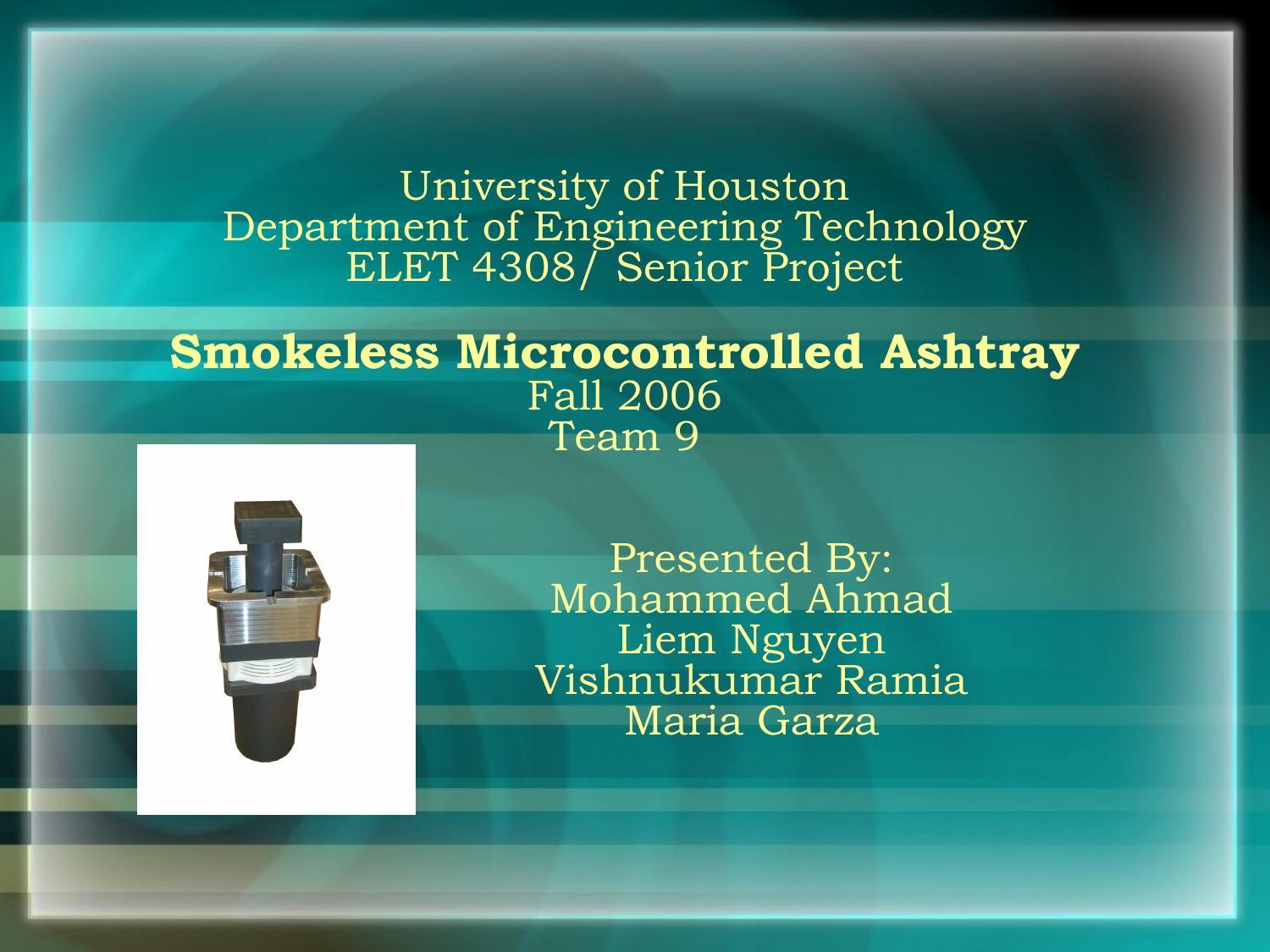## **Smokeless Microcontrolled Ashtray**

**•** Team #9

Vishnukumar Ramia-Intro, Background, Project Motivation

Maria Garza- Design Objective, How it Works

Mohammed Ahmad-Design Description, Design Specifications

Liem Nguyen-Construction Constraints, Hardware & Software Flowcharts, Costs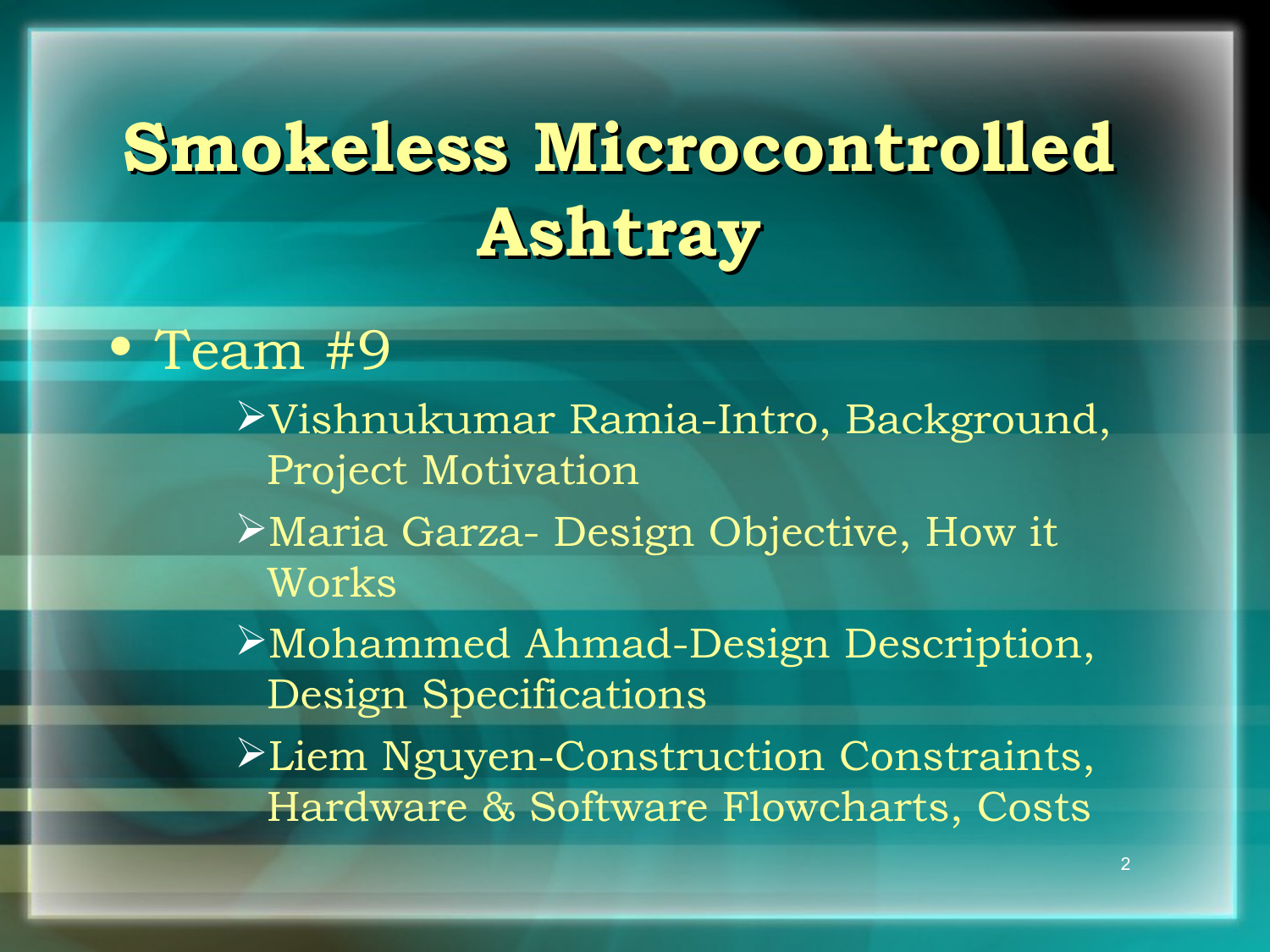## **Background Information**

- The S.M.C.A.'s aimed market will be designed for all smokers who specifically smoke in an isolated vehicle.
- Effective Activated Carbon Filter
- Reduced harmful effects of second hand smoke
- Effectively absorbs smoke and odors
- Runs on a car adapter plug
- Easy to clean and portable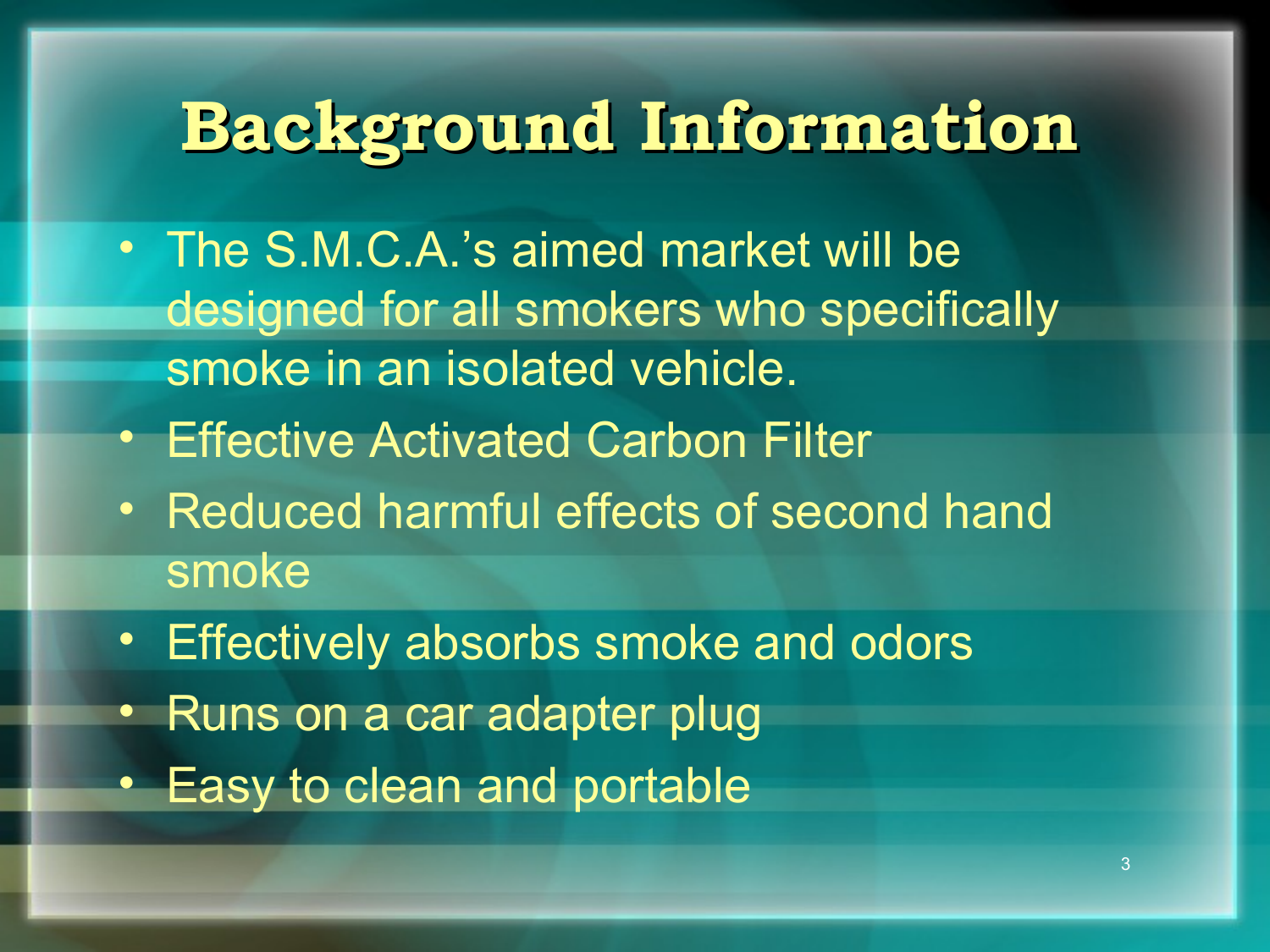### **Project Motivation**

- Smoking in car with windows down.
- No way to reduce the litter caused by cigarette butts.
- Cigarettes are the most littered item in the world, it is estimated that more then several trillion-cigarette butts are littered every year. Just in Texas it is estimated that more then 130 million cigarette buds are found on the Texas highways.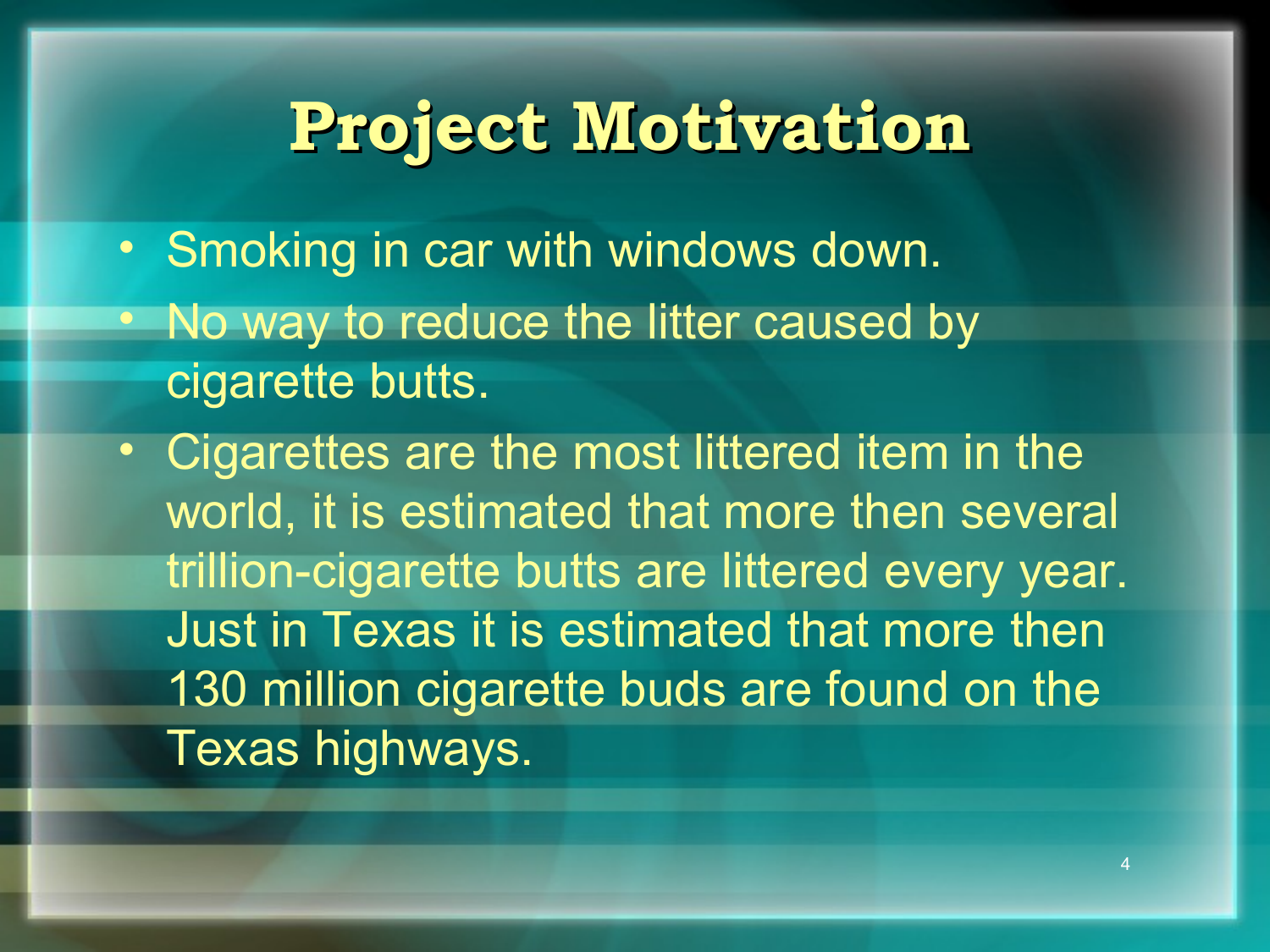## **Design Objective**

• The teams main goal is to reduce cigarette smoke from an isolated automobile.

### • Reasons why:

 $\checkmark$  If a driver smoked in a car with several people in the same car the SMCA would reduce second hand smoke from anybody riding in the car.

 $\checkmark$  SMCA will help the environment by reducing the littering on the roads and highways. Many people don't realize that cigarettes are not biodegradable.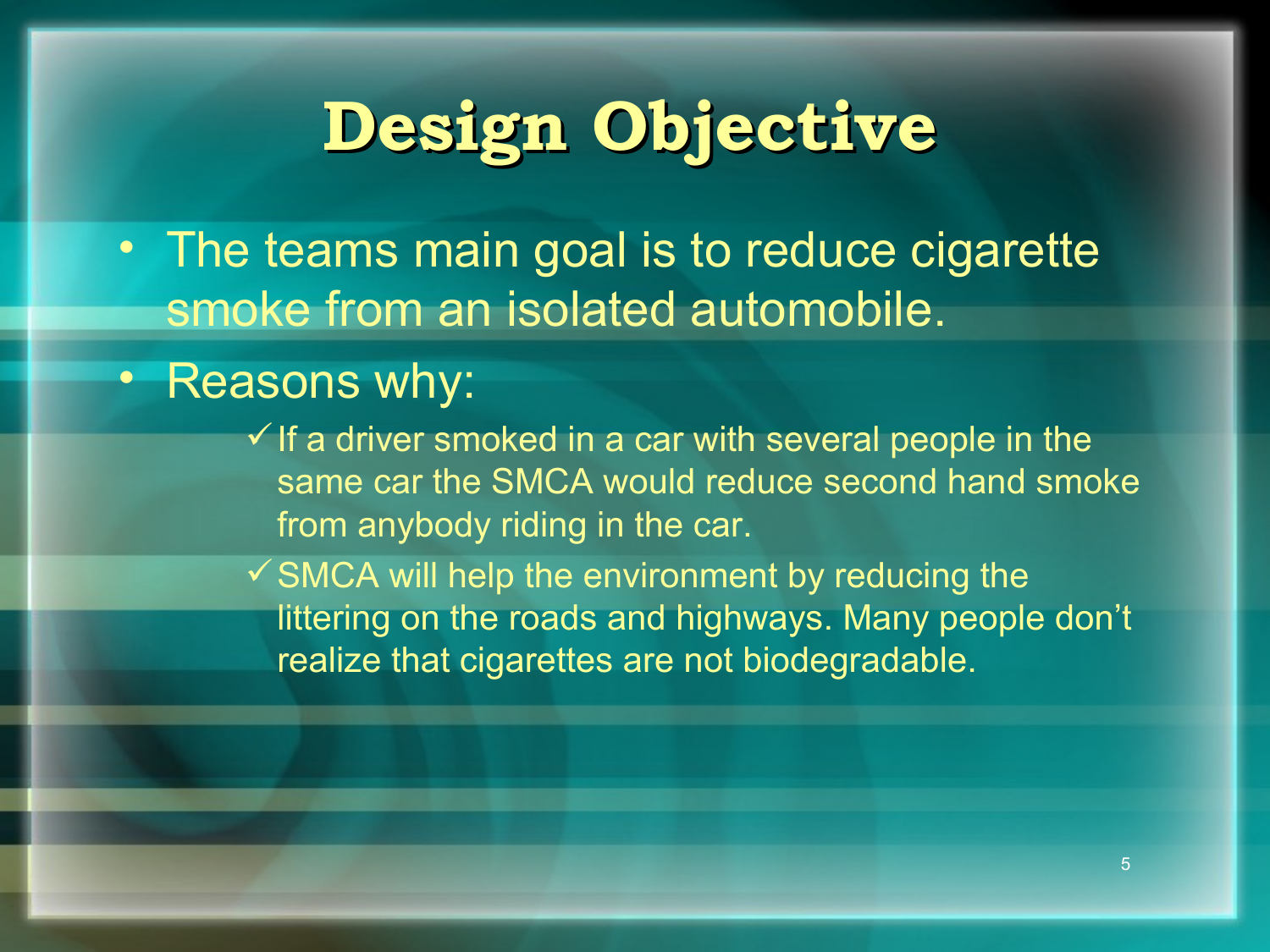### **How it Works**

1.When the lit cigarette is detected with the smoke sensor a signal is sent to the microcontroller.

2. Then the proximity sensor will be constantly checking for a passenger

3.If the microcontroller obtains a signal from both the smoke and the proximity sensor then the fan speed will be set to 2 (12V-3800rpm), however, if only the signal from the smoke sensor is detected the fan speed will be set to 1 (9V-2850rpm).

4.The smoke is sucked through activated carbon filter in the chamber by the fan.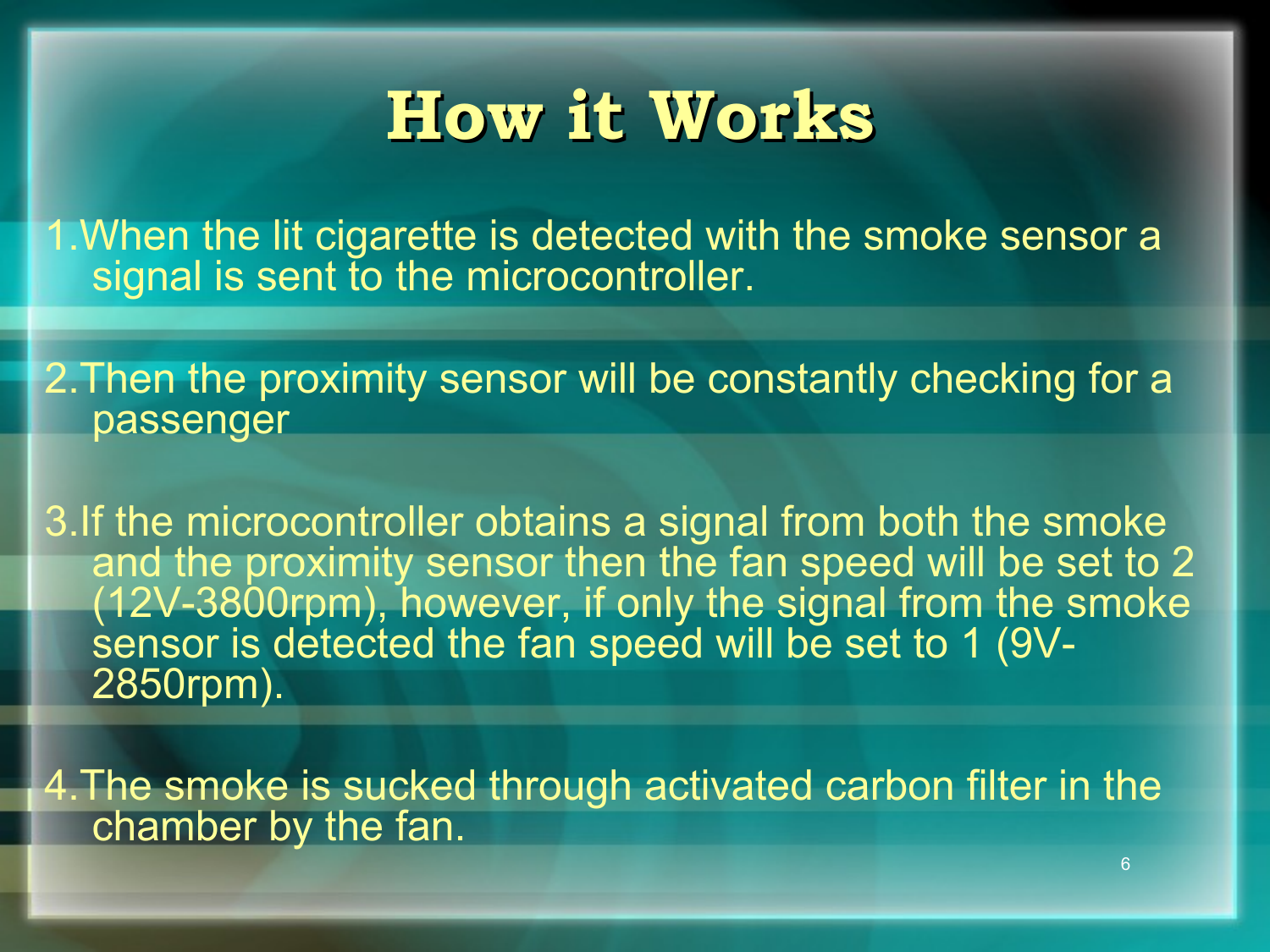# **Design Description**







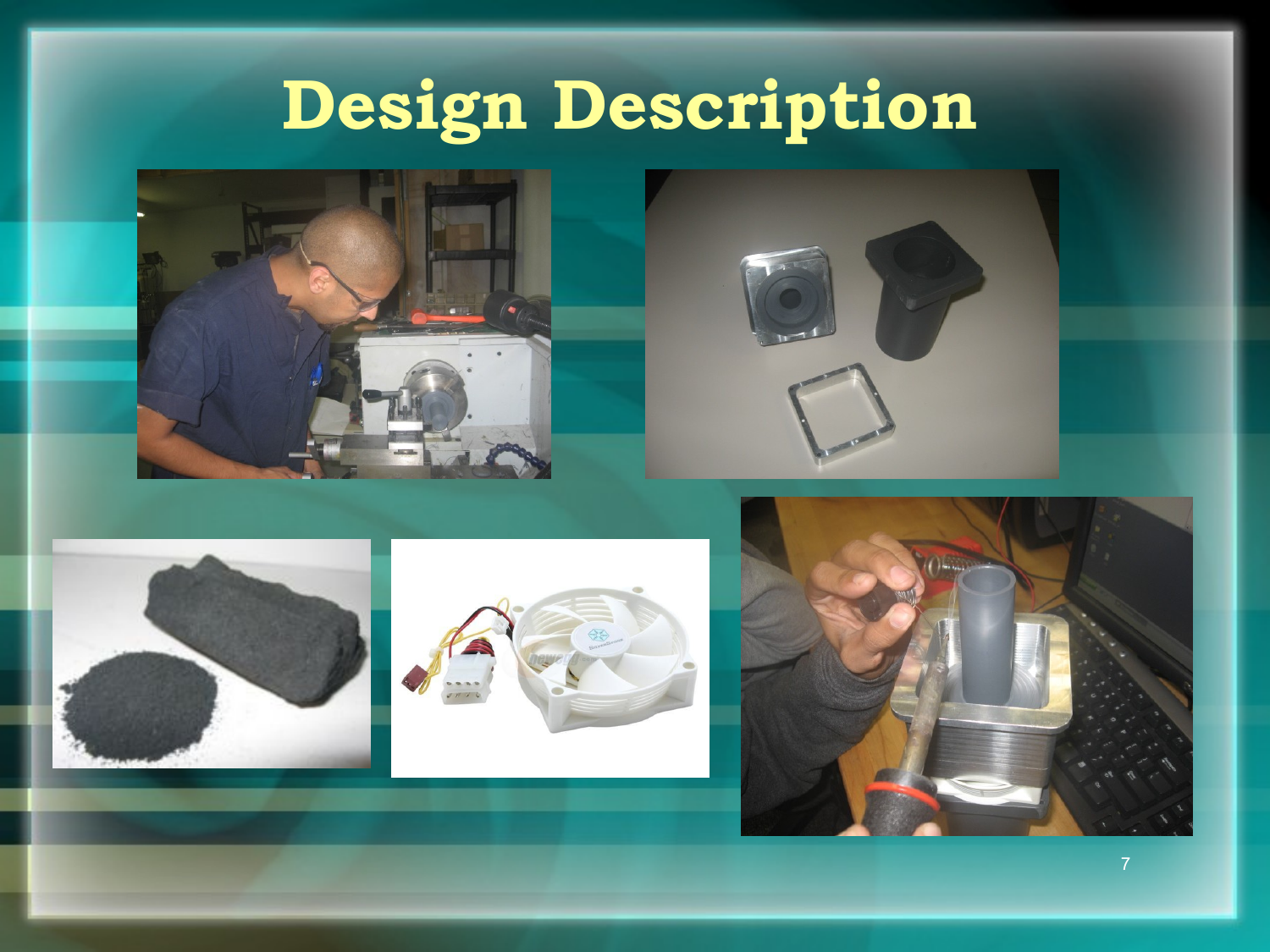## **Design Specifications**

- Silverstone FM82 PC fan:
- Sharp GP2D15
- CMOS MC145012 IC and Photoelectric Smoke Sensor
- 8051 Mini-max C2 Training Board SET II
- Reed Relay Board for 8051
- Voltage Regulator LM78L62ACZ
- Voltage Regulator LM7805
- Voltage Regulator NTE1910
- Activated Carbon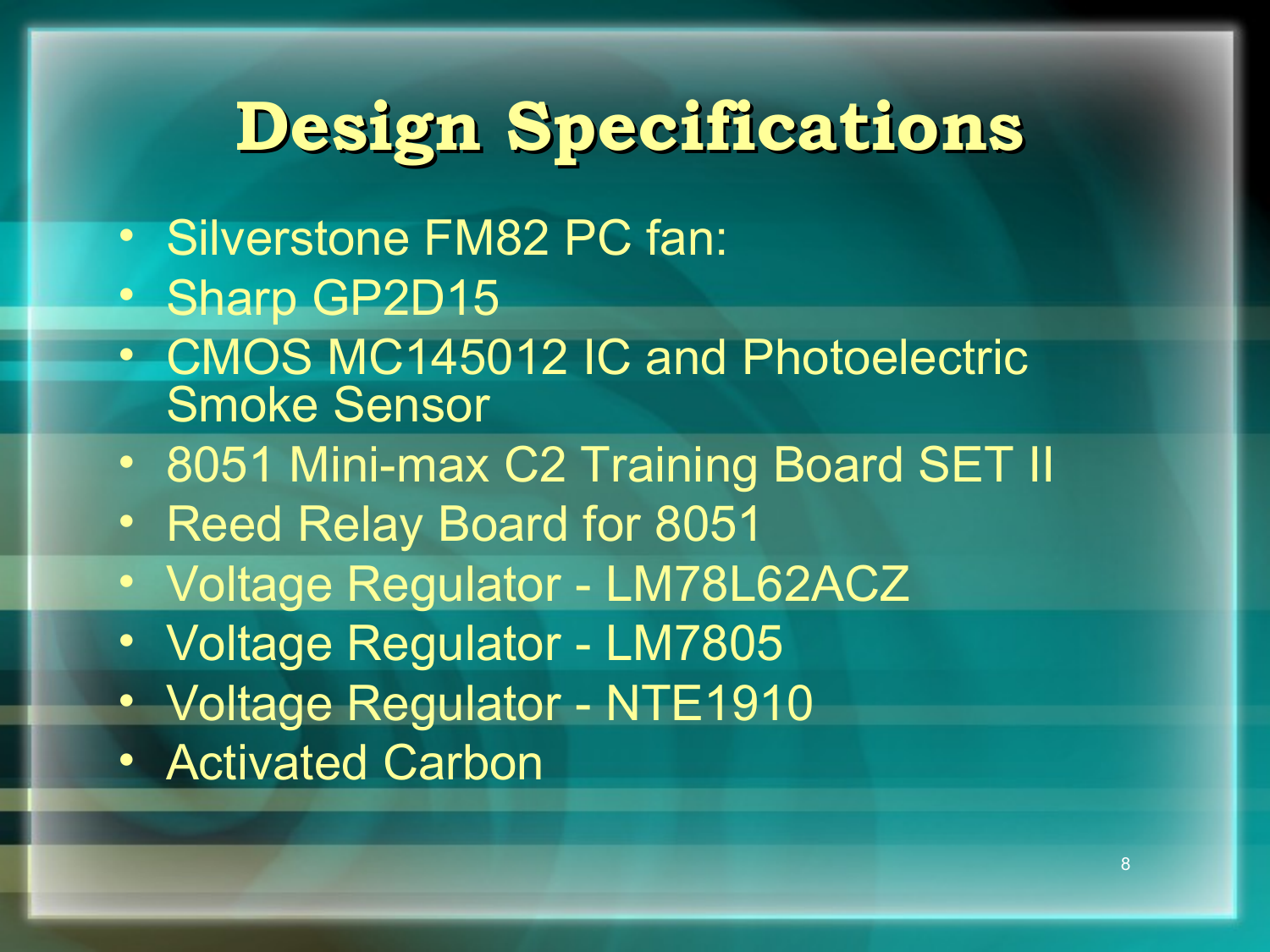### **Construction Constraints**

#### • **Contraints**

- Limited to a small size to fit in normal cup holder of cars. This will limit us to finding smaller size components and making it all fit nicely inside the product.
- Limited to how well the fan will flow.
- Limited to how the fan will be restricted by the filter.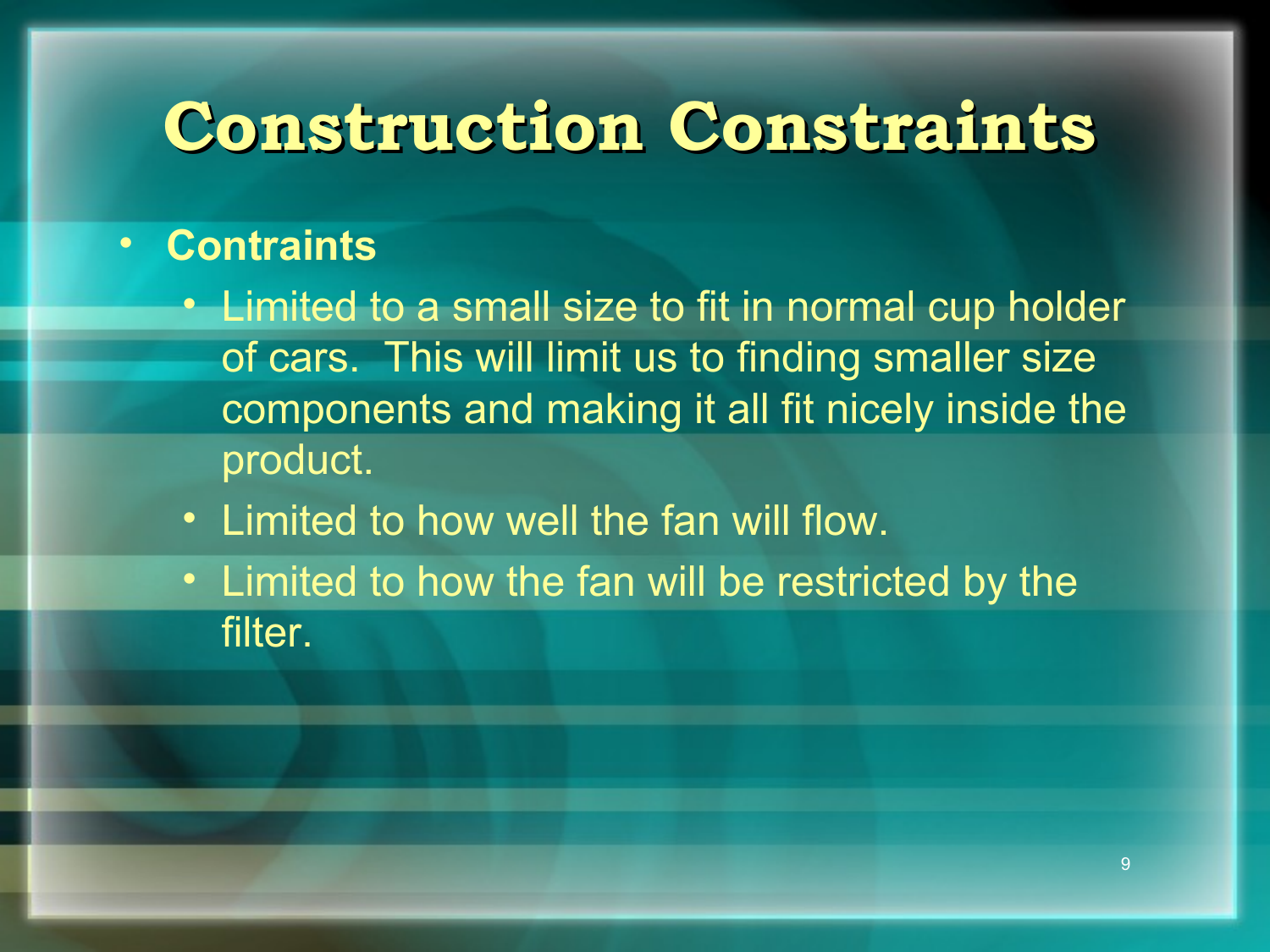## **Hardware Flowchart**



10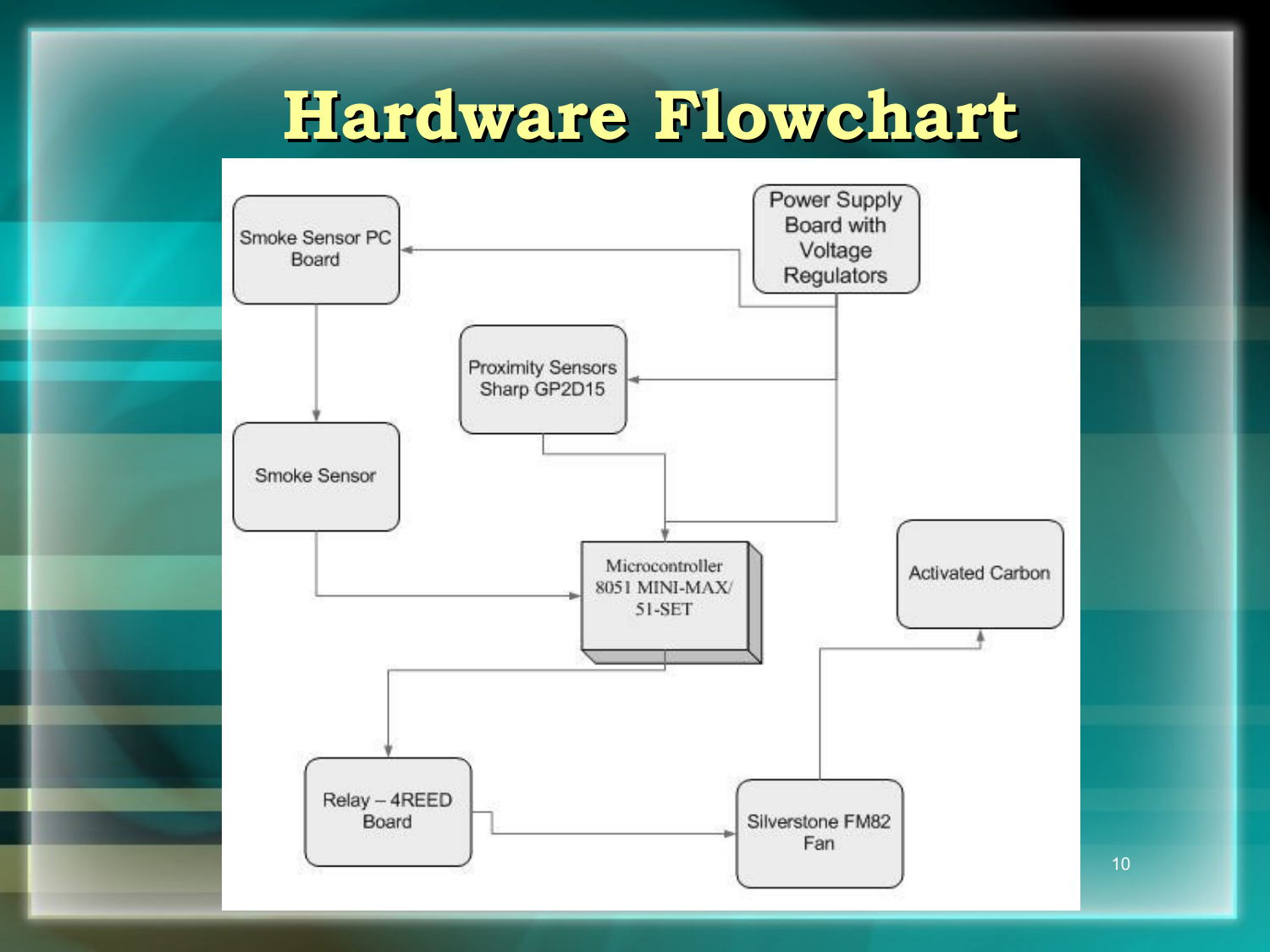# **Software Flowchart**

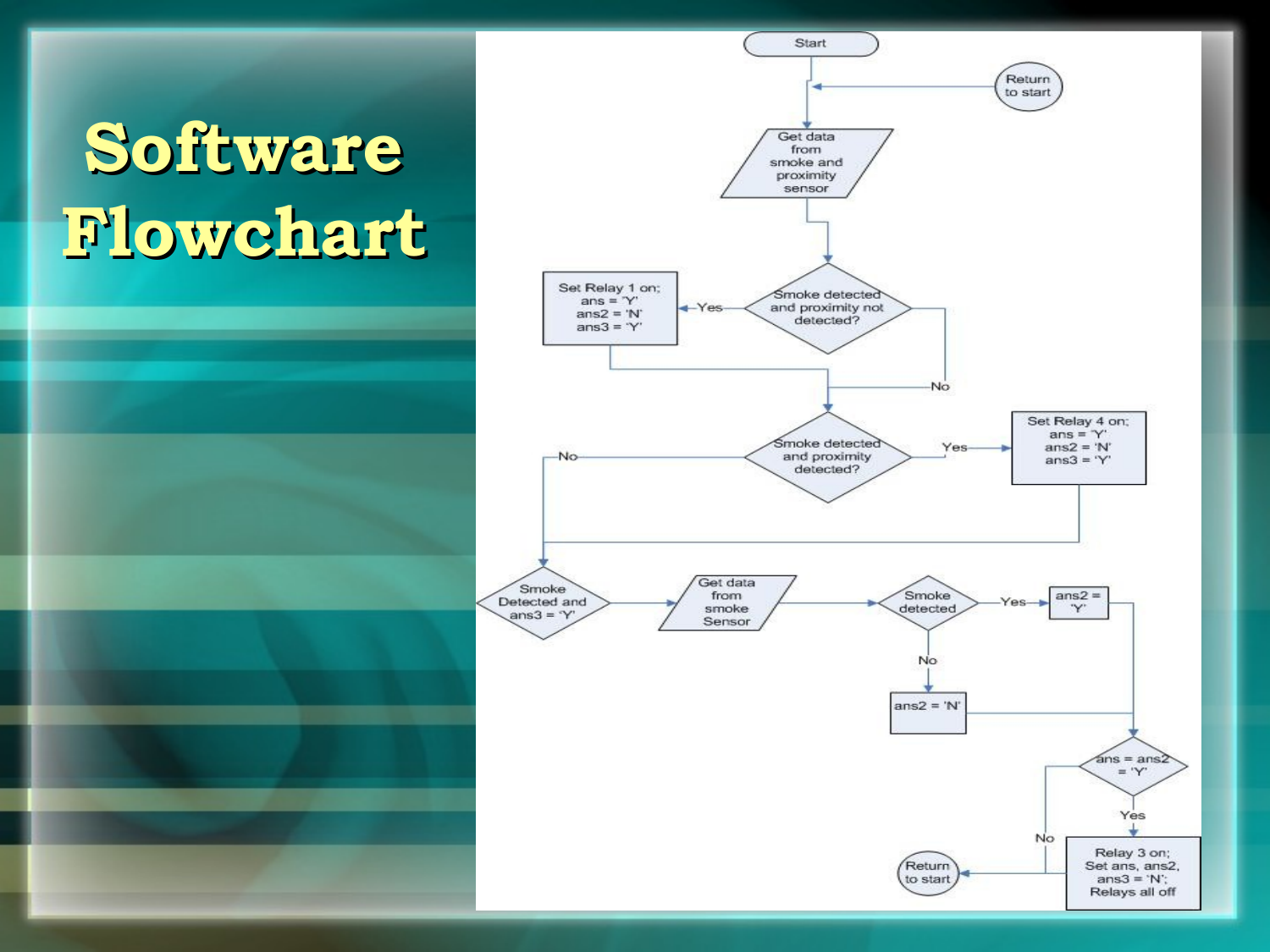

| <b>Component Price List</b> |                      |                                        |                                                      |                  |                  |
|-----------------------------|----------------------|----------------------------------------|------------------------------------------------------|------------------|------------------|
| <b>Number</b>               | Qty                  | <b>Part</b>                            | <b>Description</b>                                   | <b>Est. Cost</b> | <b>Act. Cost</b> |
| 1                           | 1                    | <b>Silverstone FM82 PC fan</b>         | 80 x 80 x 25mm                                       | \$20.00          | \$19.98          |
| $\overline{2}$              | $\mathbf 1$          | <b>Sharp GP2D15</b>                    | 10cm to 24cm Analog 5VDC<br>44.5mm x 18.9mm x 13.5mm | \$12.18          | \$12.18          |
| $\overline{3}$              | $\blacktriangleleft$ | <b>Activated Carbon Filteration</b>    | 1lb canister - Home Depot                            | \$15.00          | \$15.00          |
| 4                           | $\mathbf 1$          | <b>Smoke Decector</b>                  | <b>Smoke Detector</b>                                | \$5.50           | \$8.99           |
| $5\phantom{1}$              | $\mathbf 1$          | <b>Aluminum Base</b>                   | The base of the ashtry                               | \$10.00          | \$10.00          |
| 6                           | 1                    | <b>Aluminum Block</b>                  | <b>Housing Machined design</b>                       | \$25.00          | \$25.00          |
| $\overline{7}$              | 1                    | <b>Screws / bolts</b>                  | <b>Hardware Store</b>                                | \$10.00          | \$10.00          |
| 8                           | $\mathbf 1$          | 8051 Mini-max C2 Training Board SET II | <b>Bipom electronics</b>                             | \$169.00         | <b>From UH</b>   |
| 9                           | $\blacktriangleleft$ | <b>Reed Realy Board for 8051</b>       | <b>Bipom electronics</b>                             | \$29.00          | <b>From UH</b>   |
| 10                          | $\blacktriangleleft$ | <b>Voltage Regulator - LM78L62ACZ</b>  | 6.2 Vout Voltage Regulator                           | \$1.25           | \$1.25           |
| 11                          | $\blacktriangleleft$ | <b>Voltage Regulator - LM7805</b>      | <b>5 Vout Voltage Regulator</b>                      | \$0.75           | \$0.75           |
| 12                          | $\mathbf 1$          | <b>Voltage Regulator - NTE1910</b>     | 9 Vout Voltage Regulator                             | \$1.80           | \$1.80           |
| 13                          | $\mathbf 1$          | <b>Cigarette Socket</b>                | <b>Cigarette Socket for project</b><br>display       | \$2.45           | \$2.45           |
| 14                          | 1                    | <b>Cigarette Plug</b>                  | <b>Cigarette plug for project display</b>            | \$1.80           | \$1.80           |
| 15                          | $\mathbf 1$          | <b>Pine Wood</b>                       | Pine woord for project display                       | \$10.00          | \$8.50           |
|                             |                      |                                        | <b>Total</b>                                         | \$313.73         | \$117.70         |